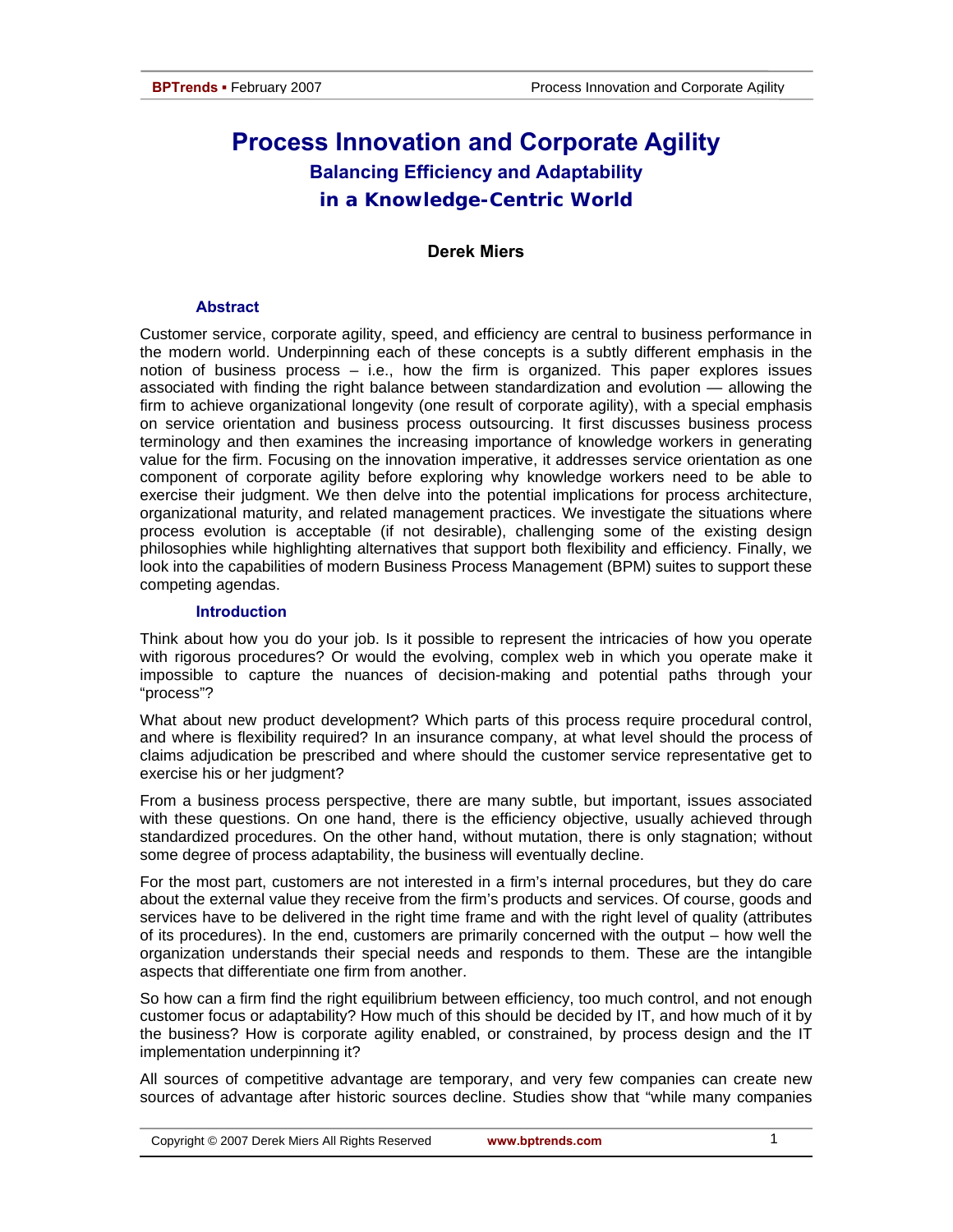can manage short-term bursts of high performance, only a few sustain it in the longer run….The short-term performers were successful executers that lost their way when the environment shifted." Or to put it another way, "nothing fails like success." If

High performance usually implies process efficiency – where either superior value is generated from a given set of (human) resources or the resources are reduced.<sup>"I</sup> At least that is the way in which it has been interpreted to date. But this perspective is not always best for long-term organizational success. Process performance should also be measured by its agility and adaptability.

To respond to these challenges, a new breed of BPM technology is emerging that enables firms to adapt their processes quickly to changing market demands and at the same time drive efficiency through standardized procedures.  $\sqrt{\ }$  As a result, corporate agility is no longer just a pipe dream; leading enterprises are experiencing the benefits of dramatic performance improvement while retaining the ability to change their direction and redeploy their resources instantaneously.

### **Process – A Problem of Dialect**

In the domain of business processes, dialect is a big problem. Ask 20 people in the street for a definition of "process" and you will receive at least 12 different answers. Some might accurately describe a process as "the way things get done around here." Others talk of "sequences of activities," where prescription and control are more important. More common notions include "transforming inputs into products and services of higher value," or "a collection of business activities that create value for a customer." A more useful notion might be "a number of roles collaborating toward a goal."

But when business strategists suggest that a high-level process review of the organization is required, they really mean process as "purpose." They are interested in the value delivered by a process – the customer relationship, the shipping process – that exists to deliver some sort of benefit to the organization. Firms have a finance process to make sure they do not go bust, that customers pay for products and services delivered, and that the organization pays only for those that are used. Therefore, for these business strategists, process (as purpose) leads to an emphasis on identifying the capabilities and behaviors that the business needs to exhibit, *and, from that,* they derive the appropriate organization.

However, mention the word *process* to the business practitioners in the organization, and people immediately start thinking about the current reporting structure (the organizational chart and functional silos) and the steps and activities that transpire within each department. They then link these activities together, describing the result as a *process*. The point is that these two uses of the term "process" are talking about different things – a problem exists with dialect. In the abstract domain of business processes, unpicking exactly what people mean can be very difficult.





It is best to think about process as a spectrum – with one end being focused on efficiency ("procedures") and the other end being focused on value and innovation ("practices"). Procedures are oriented toward control and are common in back office operations. All would agree that the teller should not get creative with a bank draft. At the other end of the scale, practices are what knowledge workers do. They are goal-centric and guide work rather than control it. If the case in hand requires something special; a variation from the standard, knowledge workers are empowered to exercise their judgment.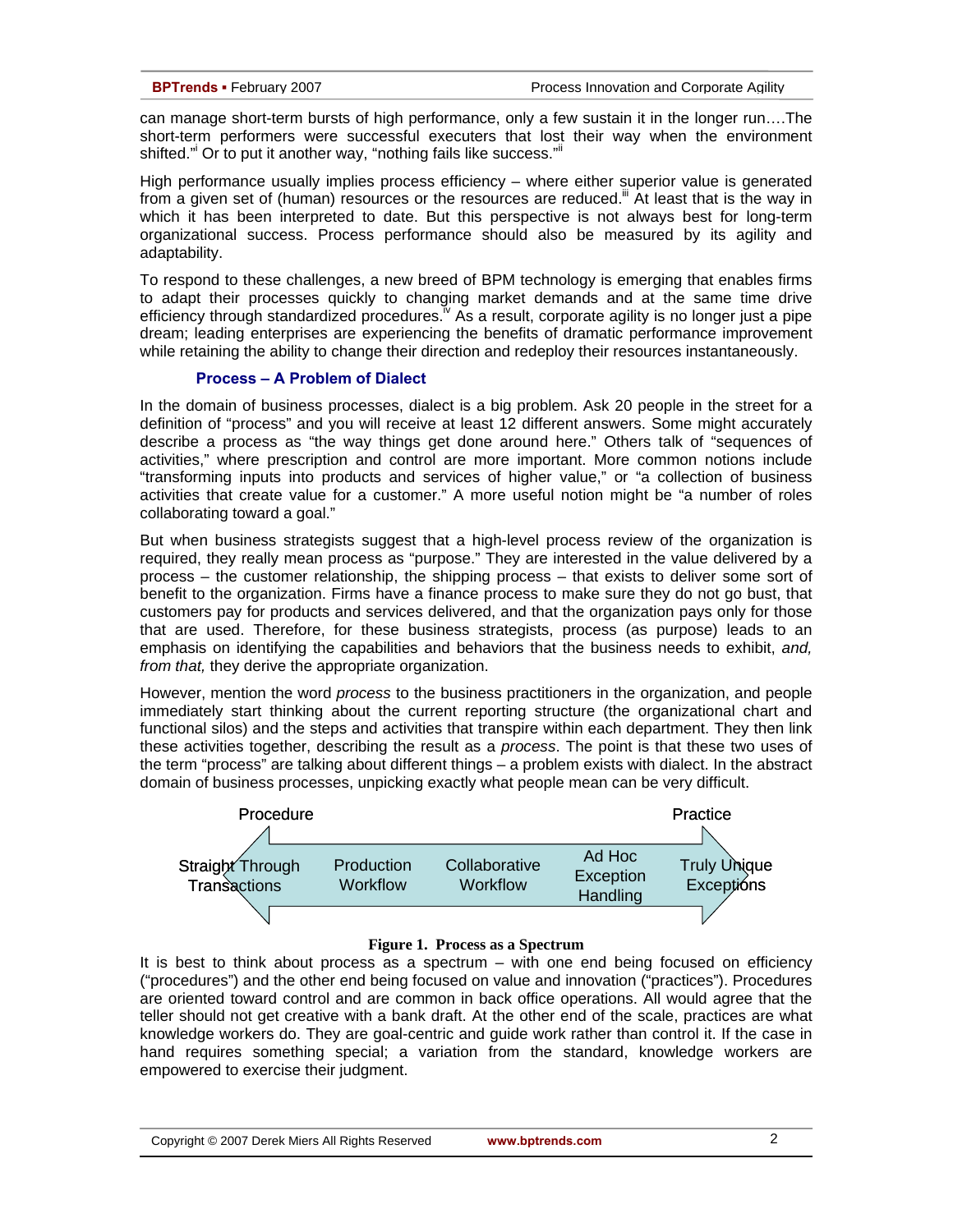Most "business processes" involve a combination of both procedural and practice elements. Indeed, processes often flip-flop from one end to the other. For example, consider a pharmaceutical firm developing a new compound and bringing it to market in the form of a drug. Developing the compound is almost certainly practice driven. Deciding which new compounds to promote to the next level is probably governed by a certain degree of procedure. But this also involves elements where people make value judgments (practice again). Contrast designing a clinical trial (practice) with running the clinical trial (procedure), or moving onto developing the market engagement strategy (practice). The sales transactions involved in delivering the drug to market will be procedurally defined, as will the relationship between sales demand and production (although the coefficients may change relatively often).

If we review the jobs people are doing within those functions, they are a mixture of procedure and practice. As one noted cultural anthropologist put it, "If you look at any form of human work closely enough, you discover that it's a mix – some activities that we all consider tedious can be usefully automated, and other activities require judgment and practical reasoning of various kinds." For example, the roles of business professionals (lawyer, accountant, architect, etc.) are often prescribed, yet the individual sometimes can override the standard operating procedures in order to drive the work forward (of course, they are then answerable for their actions).



**Figure 2. Individuals within given roles continuously evolve across the empowerment process spectrum from procedural control to practice.** 

This spectrum of process is even more complex when you look at how an individual builds experience over time, and the level of empowerment he or she enjoys. It does not matter which role one looks at; when someone starts in a new position, they tend to follow the rules. After three months, the individual might have a good feel for those rules that are important and those rules that are safe to ignore or break. After three years of experience, they may even help to establish the rules that govern their position (even though an individual has not changed jobs).

So how do you go about modeling and communicating degrees of empowerment? What is the best way to design a process that caters to individual discretion yet delivers the efficiency required to compete effectively and at scale? How will a BPM suite know that one part is flexible while the other part is controlled?

### **Recognizing the Value of Knowledge Workers**

These perspectives are somewhat at odds with the typical BPM project, where the focus is mostly on standardization of work. Those involved in process automation projects often pay scant attention to the adaptability of the process over time. However, as firms achieve better control over their procedures, they begin to realize that their knowledge workers are a critical part of the value delivered to customers. Moreover, they find that the challenge is not so much in controlling work (through procedures) but in controlling and supporting change (to those procedures). The competitive challenge moves toward better support for knowledge workers, implying a need for greater flexibility and adaptability in process designs. Although not obvious at the outset, there is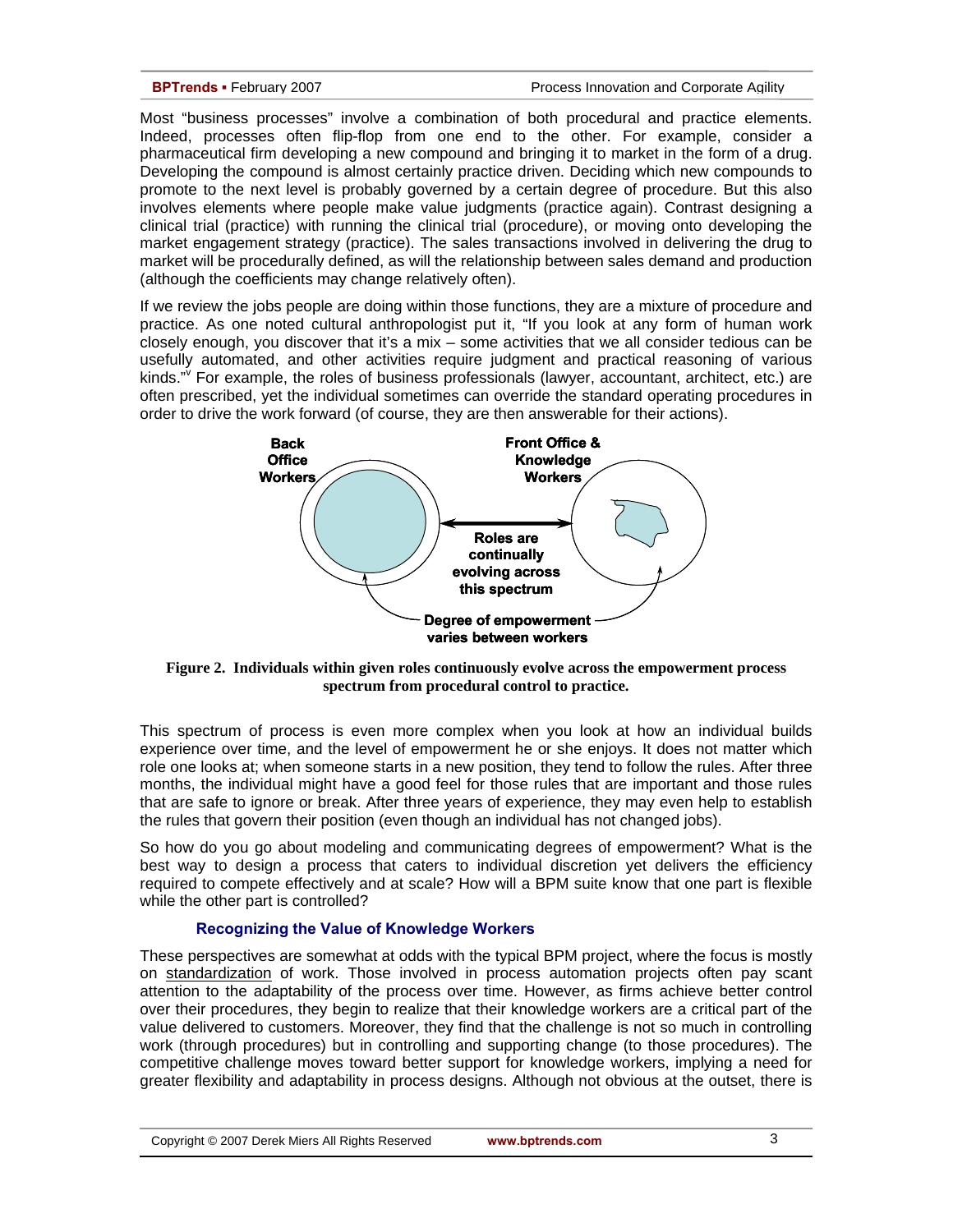a balance to be struck between empowerment and structure that will be different for every organizational unit.

These issues are exacerbated by the fact that over the last 30 years or so, business people have lost the ability to control their own destinies with regard to the way that work is managed. Where once the firm's processes were recorded by business people in written form (within reams of Standard Operating Procedures manuals), with the advent of computerization, the responsibility for understanding "how things get done around here" has increasingly been delegated to IT. Computerization and process automation required exacting definitions, necessitating the involvement of specialists (programmers and systems analysts) who were tasked with understanding the often mind-numbing details. In a very real sense, the ability of the workers to innovate suddenly was curtailed. They could only do what was prescribed and laid down within the procedural structures of the technology systems.

For the generation of people joining the workforce after this trend toward computerization, IT's responsibility over process and procedure may have appeared natural and inevitable. It seems that many on the business side of the house forgot about the need to understand the way they work. In some firms, business people now assume that the understanding of how they deliver "value" is no longer part of their jobs. Indeed, these sorts of problems are often delegated to external firms (and then people wonder why their systems don't quite work as they might currently desire).

Yet in leading firms, it is clear that a focus on innovation is core to the organization's long-term success. Put simply, innovation is the fuel for growth. When a company runs out of innovation, it runs out of growth.

In his 2004 HBR article, "Deep Change – How Operational Innovation Can Transform Your Company," Michael Hammer argues that breakthrough innovations in operations – not just steady improvement – can destroy competitors and shake up industries. He points to the fact that operational innovation is not seen as "sexy" when compared with finance and strategy, mergers and acquisitions, marketing and sales, etc.

*"Operational innovation should not be confused with operational improvement or operational excellence. Those terms refer to achieving high performance via existing modes of operation: ensuring that work is done as it ought to be to reduce errors, costs, and delays but without fundamentally changing how that work gets accomplished. Operational innovation means coming up with entirely new ways of filling orders, developing products, providing customer service, or doing any other activity that an enterprise performs."vii*

Hammer describes how such firms as Progressive Insurance, American Standard, Taco Bell, Harvard Pilgrim Health Care, Shell, and Wal-Mart were out-performing their competitors using operational innovation. The key point is that rather than blindly following existing procedures, coming up with entirely new ways of doing things is the realm of empowered knowledge workers who exercise their judgment and experiment.

Surprisingly, the upper echelons of management are largely aware of the importance of knowledge workers. In a recent McKinsey survey, 76% of respondents believed that developing knowledge was either very important or important. 81% believed that developing knowledge was important for global business. Furthermore, innovation in products, services, and business models was seen as the most important contributing factor to accelerating the pace of change. $^{\vee}$ 

However, as the basis of competition shifts, it is necessary to learn and quickly develop new things rather than cling hopefully to the past sources of success. The challenge for incumbent companies is to rebuild their ships while still at sea, rather than dismantling themselves plank by plank while someone else builds a new, faster boat with what they cast overboard.<sup>"</sup>

From an organizational change perspective, it is clearly impractical to treat all processes the same. At one end of the process spectrum (Figure 1), it is entirely appropriate to wring a few percentage points of improvement out of a transactional system (reducing cost compared with the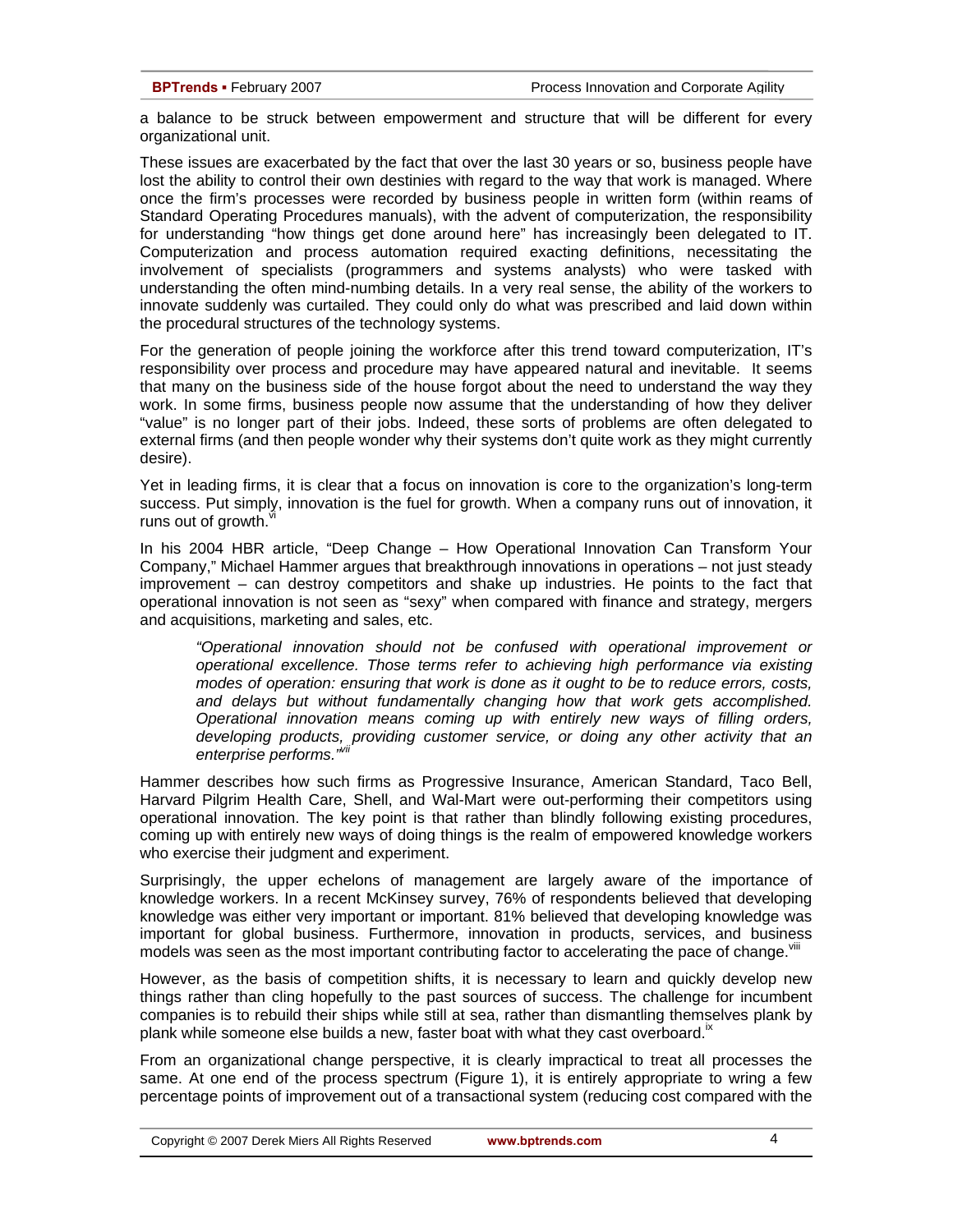competition). For many BPM Suite implementations, this is the core focus – improving productivity by automating the core transactional procedures (which may never have been automated in the past).

Moving across the spectrum, humans are starting to play a larger role in facilitating the core transactions of the process. For processes at the other end of the scale (e.g., developing a new way of engaging customers, or introducing a new product to market), collaboration between knowledge workers, and iteration, have been critical to achieving success. Who knows what customers like and dislike? What are the issues that must be addressed in manufacturing, shipping, marketing, and finance? Around each of these questions is a great deal of detail that must be worked out to create efficient and flexible processes.<sup>x</sup>

Over time, the practices that we readily develop to solve these sorts of problems become more and more systematic. We turn them into routines and detailed procedures. This can be difficult and complex as many large-scale, knowledge-intensive processes are mired in organizational behavior issues (rather than procedural operational challenges).

*"A business process that is 'knowledge intensive' differs from one that isn't by being composed of many more stages or phases, involving many more employees, dealing with issues far more ambiguous and uncertain than in regular processes, and requiring*  greater levels of expertise, interdependence of knowledge and creativity.<sup>" xi</sup>

It is these knowledge-intensive processes that are most likely to benefit from innovation; yet, they are the hardest to support with standard packaged applications or internal development efforts. Rather than focusing purely on the procedural form (at the transactional level), the challenge becomes one of blending the right degree of prescription and automation of the routine while being able to change the way work is handled to suit the needs of the case in hand.

Although BPM technology drives efficiency through standardized processes (reducing resources and lowering costs), the real benefits derive from enhanced corporate agility. Achieving that agility requires both the careful structuring of the underlying processes (to make them more adaptable), and the provision of tools that empower knowledge workers, enabling them to actively participate in the continual improvement of those processes.<sup>x</sup>

As Lucy Suchman says, "Every form of work, from the most so-called routine to the most socalled knowledge intensive, is actually a mix of practical, tedious kinds of manipulations of materials, and thoughtful, knowledgeable judgment. The trick in designing information systems is to introduce bits of automation that will fit into the work and do useful things, and then make it possible for people to work with those bits of automation embedded in the systems while leaving them the discretionary space to exercise the kind of judgment they need to exercise to really get the work done."

It is important to recognize that moving from a great idea to a roaring commercial success usually requires recursive experimentation and learning. The only way ahead is to find the appropriate balance between procedural support (for the repetitive elements of the process) and adaptability (by empowering the worker to exercise his or her judgment based on the unique needs of the case in hand). It is also worth noting that this balance is different for every organization – based on its own particular propensity for risk and the degree of control desired by management.

### *Cameo Case Study – IDA*

*The Institute for Defense Analyses (IDA) is a federally funded non-profit corporation that assists the U.S. government by ensuring that major acquisitions are scientifically sound. As such, it provides an independent testing and review facility for such organizations as the U.S. Department of Defense (DoD) and the Department of Homeland Security (DHS).* 

For example, under the SAFETY Act (Support Anti-terrorism by Fostering Effective *Technologies), submissions must be independently reviewed and evaluated to test the science behind them before recommendations are made to the DHS. This involves the use of internal and external experts.*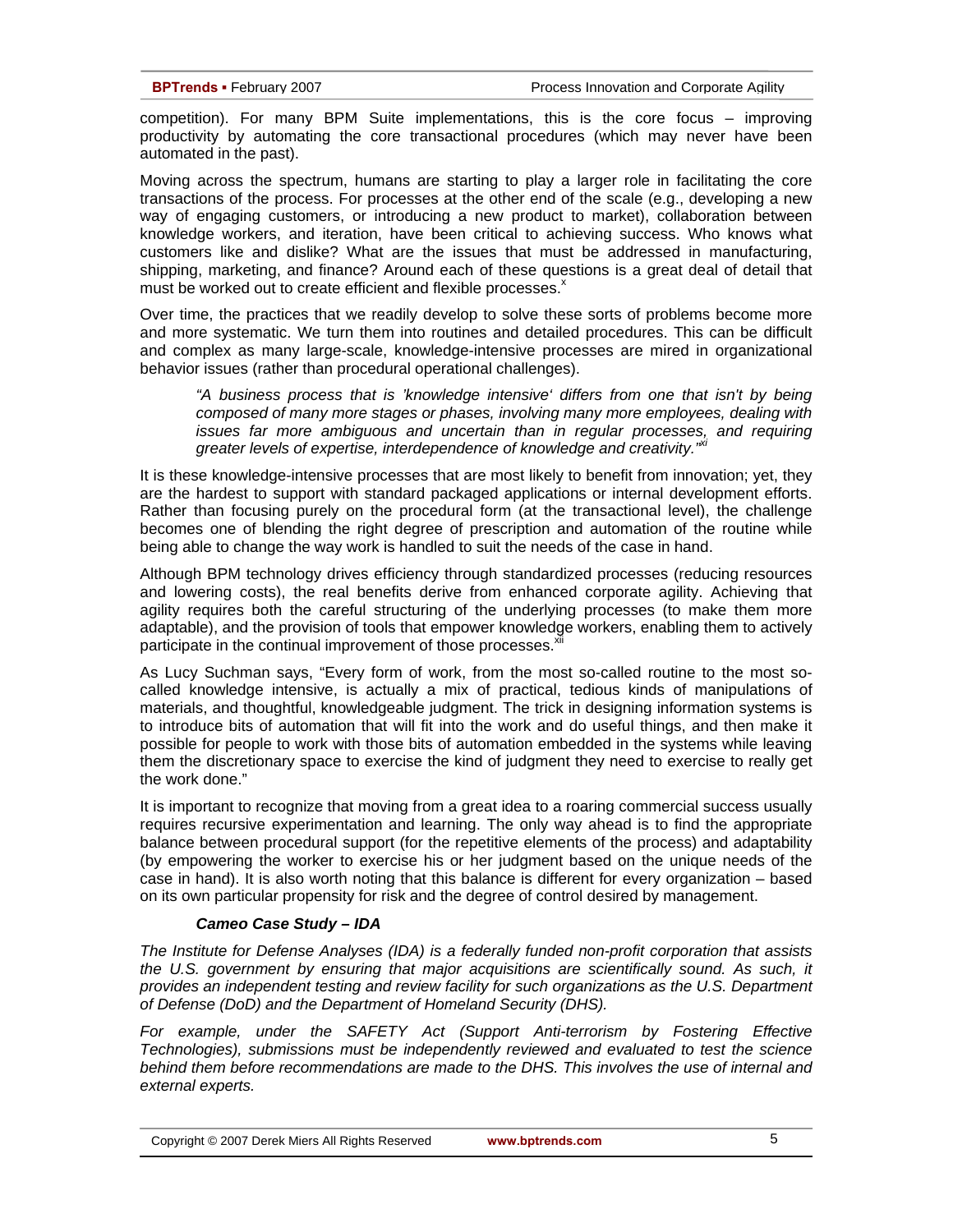*The process of gathering reviewers, assigning tasks, providing secure access to the relevant information, and consolidating that into a final submission for DHS has many steps. At the same time, it was essential that the documents produced and consumed are of "evidential quality" – i.e., traceability is of paramount importance. Furthermore, security was important with all documents accessed in the proper sequence; and only by the people associated with a given role at that point in the process for a given case. Production of a final report was always somewhat fraught, with a significant error rate that was unacceptable to management.* 

*Moreover, the core "reference" process changes regularly, while individual cases require adaptation on a daily basis. From the perspective of an individual application (case), the rules and sequence of evaluations change often, as do the formats used to convey results (to DHS and the applicants). Some applications would require greater urgency; others may be extended through*  further information gathering. Either way, the reference procedure could only be thought of as a *guide.* 

*The problem was that each case handled by the agency was unique. They shared some common characteristics (on how they should be handled), but the number, frequency, and depth of review phases was not predictable in advance.* 

*To handle this complex problem, a "Case Handling" system was built using the Appian Enterprise BPM Suite. It enabled the careful management of the entire process, providing support for changing both the core reference process and individual cases in flight (independent of each other).* 

*Prior to the implementation of a BPM support system, IDA employed four research assistants who did nothing but assess status of the work at hand. Since implementation, two of those research assistants now have become full-time research staff members carrying out evaluations – i.e., their new jobs involve creating value rather than simply assessing the status of existing work. Another is focused on building a growing repertoire of suitable subject matter experts, leaving one individual to carry out the work that originally took four people. And her work has*  fundamentally changed to concentrate on the way work is carried out, leaving her to study the *process and analyze it for management.* 

*The IDA manager responsible put it like this: "We are congressionally mandated to meet timeframes, and now we are doing it with a lot less confusion and frenetic stress. There is no lastminute panic to pull it all together."* 

### **Developing Organizational Maturity**

As industry leaders such as Toyota, Alcoa, Southwest Airlines, and Vanguard have demonstrated, it is possible to tightly couple the process of doing work with the process of learning to do it better. Operations are designed to reveal problems as they occur. When they arise, they are addressed quickly, regardless of how trivial they are. If the solution to a particular problem generates new insights, they are deployed systemically. And managers constantly develop and encourage their subordinates to design, improve, and deploy such improvements.<sup>xiii</sup>

### *"It is what we think we know already that often prevents us from learning."xiv*

To understand why some companies are more adept than others, it is useful to consider an organization's business process maturity (see Figure 3). Mature organizations, such as those promoted by Hammer, are able to adapt quickly. Take Dell, for example – its ability to cut unnecessary cost from the supply chain is legendary. Another example is FedEx, which now knows so much about its delivery process (logistics) that it can give a customer a choice of times when a package is to be delivered. $x^{v}$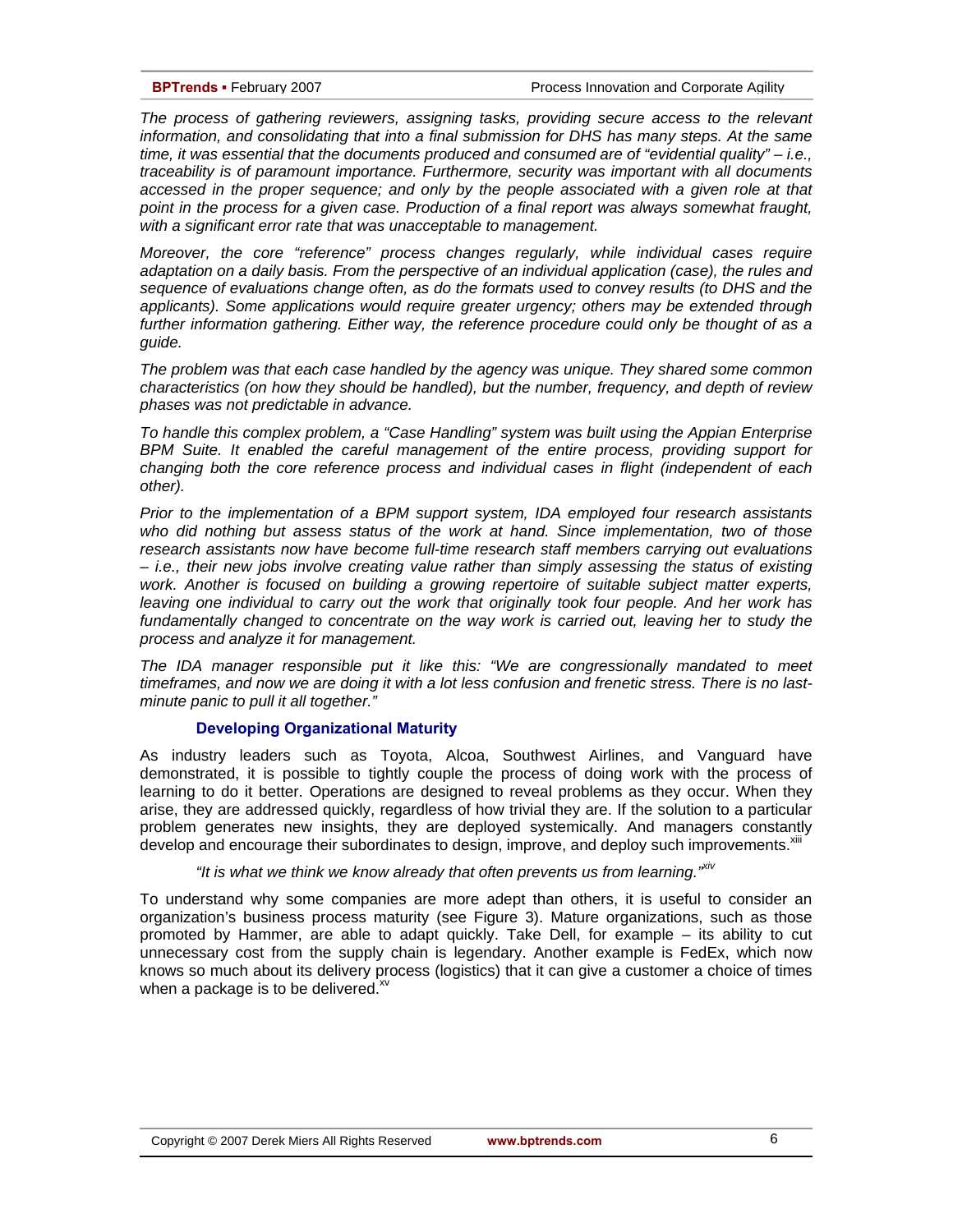

### **Figure 3. The Capability Maturity Model is being adapted into a Business Process Maturity Model (BPMM) to explore organizational maturity around processes.**xvi

An organization that does not have basic management controls in place to deliver products on time or achieve predictable quality will struggle to maintain its customers. This organization's first challenge is to stabilize the way work is handled at the local work group/team level (moving to Level 2 in Figure 3). If there are 15 teams involved in an end-to-end process, then each of them must be stable if the overall process chain is to work effectively. At this level, the focus is on stabilizing the local work unit.

As an organization moves up the BPMM ladder, it looks for the best practices (producing the most consistent results) and stabilizes the way work is carried out across the organization around them (Level 3). This helps to achieve economies of scale and provides a common basis for measurement. This is normally where a BPM suite is deployed, providing the necessary plumbing that enables the firm to more easily change (although it could also be deployed to support departmental processes at Level 2).

Process performance measurement usually starts at Level 2, but as the organization progresses, the quality and value of those metrics improve exponentially. Key Performance Indicators (KPIs) around a consistent set of processes are usually agreed upon by the time Level 3 is attained. At Level 4, the capabilities of the process are known. They may not be what management wants, but at least there is a statistical viewpoint that is realistic – the variance of cases against the desired metrics can be identified. With stable processes it becomes possible to see where surgery is required to address the competitive need and identify the anticipated benefits. At Level 5, the KPI data is so good that it highlights those areas where improvements are needed.

Attempting to increase an organization's Business Process Maturity is a long-term goal. Different organizations will have various starting points for the journey. For some, the challenge is to achieve basic efficiencies (by applying standardized procedures). For others, it is about loosening up their procedures in certain places, allowing them to respond more easily to customer demands or competitive pressure – i.e., becoming more agile.

## **Achieving Corporate Agility**

Achieving corporate agility will mean different things to different organizations. If it currently takes an average of 36 months to introduce a new product design to the market, then a reduction to 18 months might feel like agility. On the other hand, if a start-up competitor takes an average of six months, then it may still be able to out-innovate the established incumbent. For example, think of the mobile phone industry where Chinese, Korean, and Taiwanese competitors shifted the bounds of competition as they produced new models more quickly than the industry giants (Nokia, Ericsson, and Motorola). When Nokia dropped the ball in its new product creation process (the product portfolio was criticized by analysts for missing the trend toward clam-shell phones), the net result was a \$20 billion drop in market cap.

Corporate agility implies the ability to move quickly, remaining both nimble and responsive. The term was first used in the 1990s to describe manufacturing organizations that could adapt quickly to changing customer needs. Agility within a governmental organization could be defined as the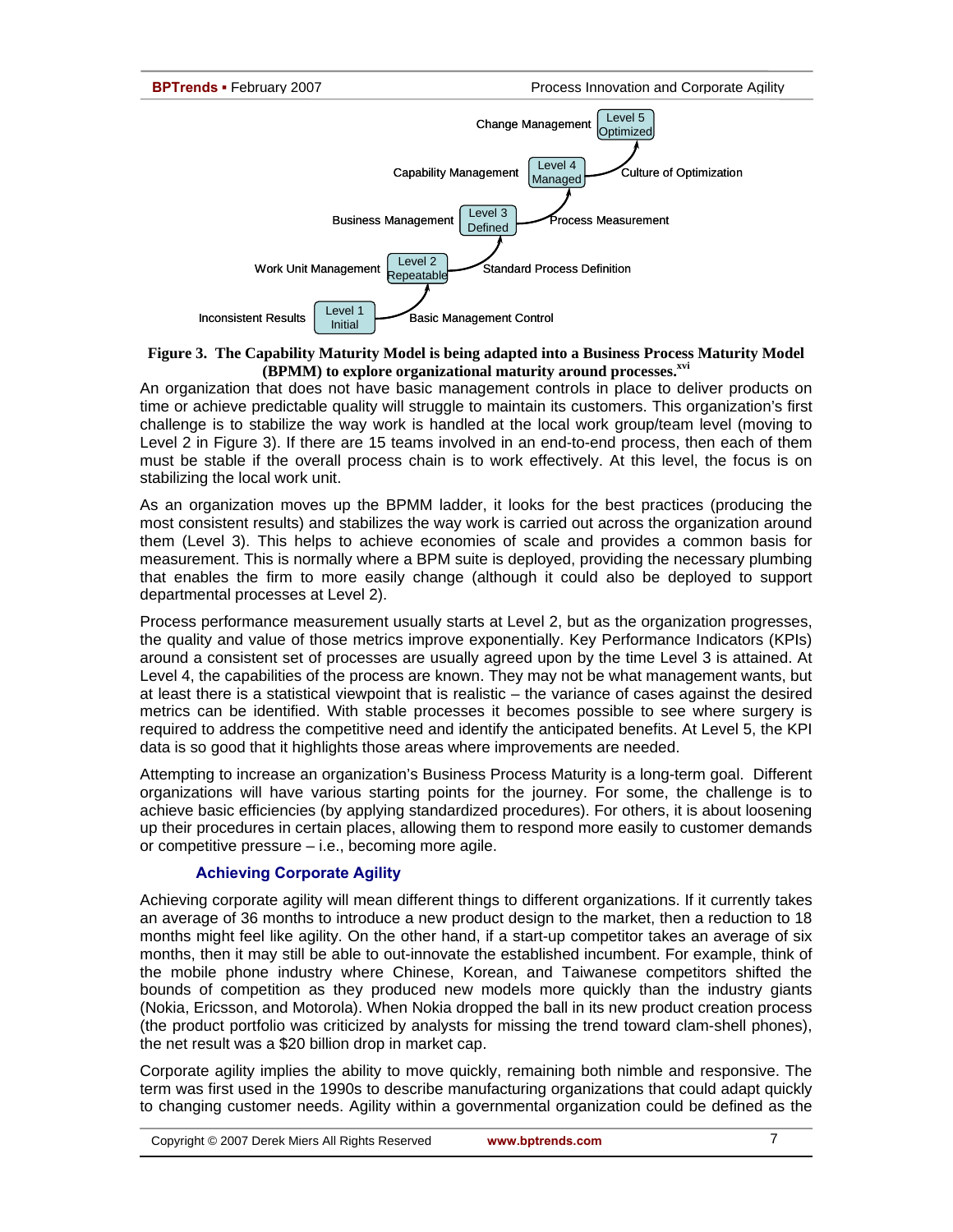ability to run within shifting policies, regulations, mandates, budgets, and priorities with changing missions and charters.<sup>xvii</sup>

Industry analyst firm Gartner talks about agility in the context of rapidly accessing information. "Agility is defined as the ability of an organization to sense environmental change and to respond efficiently and effectively to that change….In practice, agility is about rapid access to information (both internal and external to the organization) that drives real-time actions. To gain access to such information, the management and organization of metadata  $-$  data about the needed data  $$ are crucial to every process. This will also help put information in its appropriate context."<sup>XVIII</sup> It is worth noting that this sort of agility can mean being able to respond to a customer's desires in the context of a single telephone call – an entirely different scope from the product development examples given above.

There is a broad array of strategies available to the firm seeking agility, but underneath them all is a greater emphasis on business processes.

*"Meticulously defined and managed processes continue to be a powerful source of competitive advantage for many companies. Look at Toyota, for instance. Its highly engineered manufacturing processes not only give it superior productivity but also provide a platform for constant learning and improvement. The formal structure, which is anything but democratic, spurs both efficiency and innovation – productive innovation – simultaneously. Structured, well-thought-out processes are also essential to most knowledge work, from product development to financial analysis to software engineering to sales and marketing. And the more complex the effort, the greater the need for clear processes. Far from making business less effective and agile, the increasing attention to process has increased effectiveness and agility."xix* 

Furthermore, it is self-evident that businesses are constantly reorganizing, merging, and splitting their operations, resulting in continuous changes in the boundary between what is owned and who are collaborators in delivering value to customers. Even the role of the customer can change. Yet there is still a common process operating across the value chain.

In 1999, John Hagel suggested that firms should rethink the traditional organizational model by "unbundling their core processes." He suggested that firms should organize around Customer Relationship Management, Product Innovation, or Infrastructure Management, and then outsource all non-core processes. $^{xx}$  Today, we see that vision playing out with the explosive growth of outsourcing and off-shoring firms.

At the core of these developments is a "business services oriented" paradigm (services at the organizational design level), which, if approached correctly, helps facilitate these sorts of interactions. It also helps when trying to understand the business interactions internally; in some large firms, internal interactions can appear much like an extended value chain.

This trend has major implications for how we model and communicate such processes. The challenges are subtly different when trying to understand the myriad interactions between the roles and the resulting behaviors. From a process scope point of view, the span is now up and down the value chain, rather than being confined to a single organization. Viewing a process as a set of interacting abstract roles provides new insights, above and beyond those possible with a traditional flow diagram.<sup>xxi</sup>

Often, it is the established systems of a firm that constrain adaptability. This is where modern Service Oriented Architecture (SOA) comes into play. SOA is an approach to systems development that delivers applications through the composition and orchestration of discrete, independent components, or "services." While the design philosophy driving SOA is processoriented, it can benefit from a formal orchestration layer that invokes (or calls) discrete services according to an explicit process model. That is where the BPM suite has an important role to play. BPM is about driving improvements in business performance, yet it benefits from SOA thinking. On the other hand, SOA aspires to underpin business agility, yet it is fundamentally an approach to IT integration. $^{xxi}$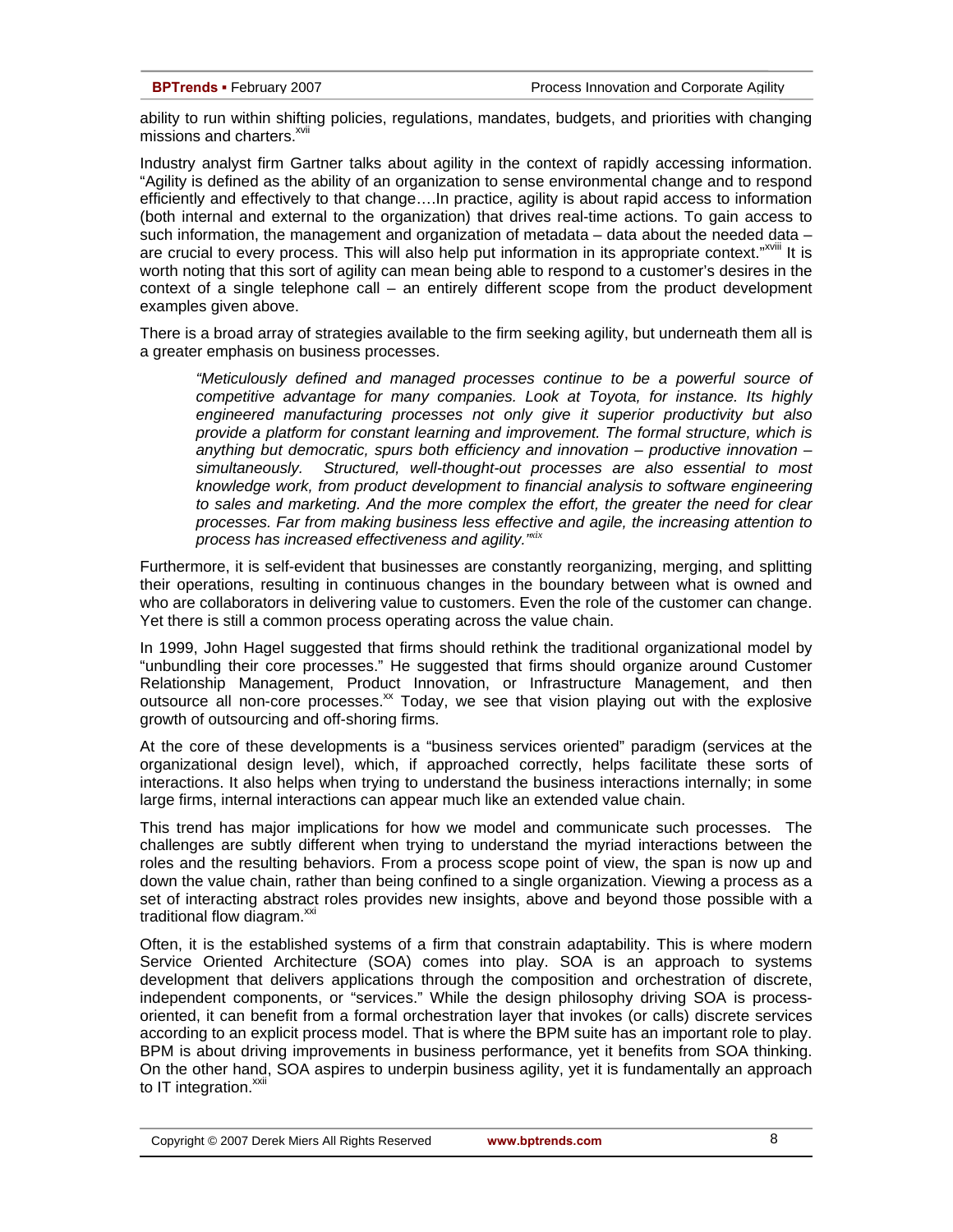### *The BPM Suite Driving Transformation*

A BPM suite provides the plumbing that allows an organization to accelerate the way that it moves up the Business Process Maturity ladder. The BPM suite is driven by a model based view of how work is achieved; change the model, and the way work moves through the business also changes. Over time, as models are executed and improved, the BPM suite supports the creation of a set of valuable organizational assets.

For most organizations, the first step is to implement standard procedures that support the process (Level 2 or Level 3). The BPM suite provides the plumbing that enables managed change in an iterative fashion. As needs arise, the BPM team can reconfigure the process model, allowing the firm to change the way in which it does business. Moreover, these changes can happen much more quickly than was previously the case (an iteration cycle of a few weeks is common).

The modern BPM suite also provides built in facilities to capture process performance metrics, usually related to resource utilization (Level 4). But Level 4 is more than just average cycle times of cases; the business user will also want to assess performance at the level of the business problem. For example, rather than the average cycle time for processing loans, the manager is probably more interested in those cases that relate to the Jumbo loan from the Independent Financial Advisor channel (since they are the ones most at risk).

Moreover, information about the process helps manage the process. The best BPM suite products will provide the ability to pull all information related to the case, including analytical information about business execution (and exceptions<sup>xxiii</sup>), into a human decision making context – delivering the right information to the right individual at the right time. In this scenario, all the relevant facets (the context of the case) are made available to the user, allowing him or her to exercise judgment (but still within the confines of the prescribed process).

There is also a high correlation between the level of business process maturity and the sophistication of process models used in the BPM Suite. At Level 2, they are relatively simplistic – probably using one process with a few embedded subprocesses to support a given business problem. As the organization gains experience and understanding, the flexibility and adaptability of related process models also increases. A Level 3 organization has standardized processes, and the majority of its employees understand how those processes operate. As part of that understanding, employees are given explicit guidance on how to tailor the process. $x_{div}$  This change would probably be applied to the standard process and would likely only affect new cases (rather than the case in hand).

At Level 4, the process architecture itself is more sophisticated, allowing the defined processes to handle most situations without modification. The process architecture is by now based on a set of interacting process models, insulating change in one part of the model from others. And where change is required to support the case in hand, the guidance provided would be facilitated by the BPM suite.

At Level 5, process improvement efforts split into two complementary directions. On the one hand, the proactive improvement initiatives that target the wider **organization** continue. On the other hand, innovation is encouraged at the **individual level** as employees make opportunistic improvements. Although not obvious at the outset, as the organization progresses past Level 3, empowerment grows dramatically.<sup>xxv</sup> Employees are encouraged to look for new ways to work better – i.e., individuals continuously apply their knowledge to improve performance. Rather than setting out to control their activities, the management emphasis changes to understanding and measuring the effectiveness of the changes made.

But one cannot assume that the sum of those opportunistic individual improvements will be good enough to meet management objectives. The organization has to look for ways to drive toward the required improvements, whether that is technologically driven (via the BPM Suite) or through other methods such as surgery on the value chain (partnering, outsourcing, or off-shoring). The key point to understand about Level 5 is that to deliver the desired change requires a combination of the opportunistic efforts of knowledge workers and proactive efforts driven top down.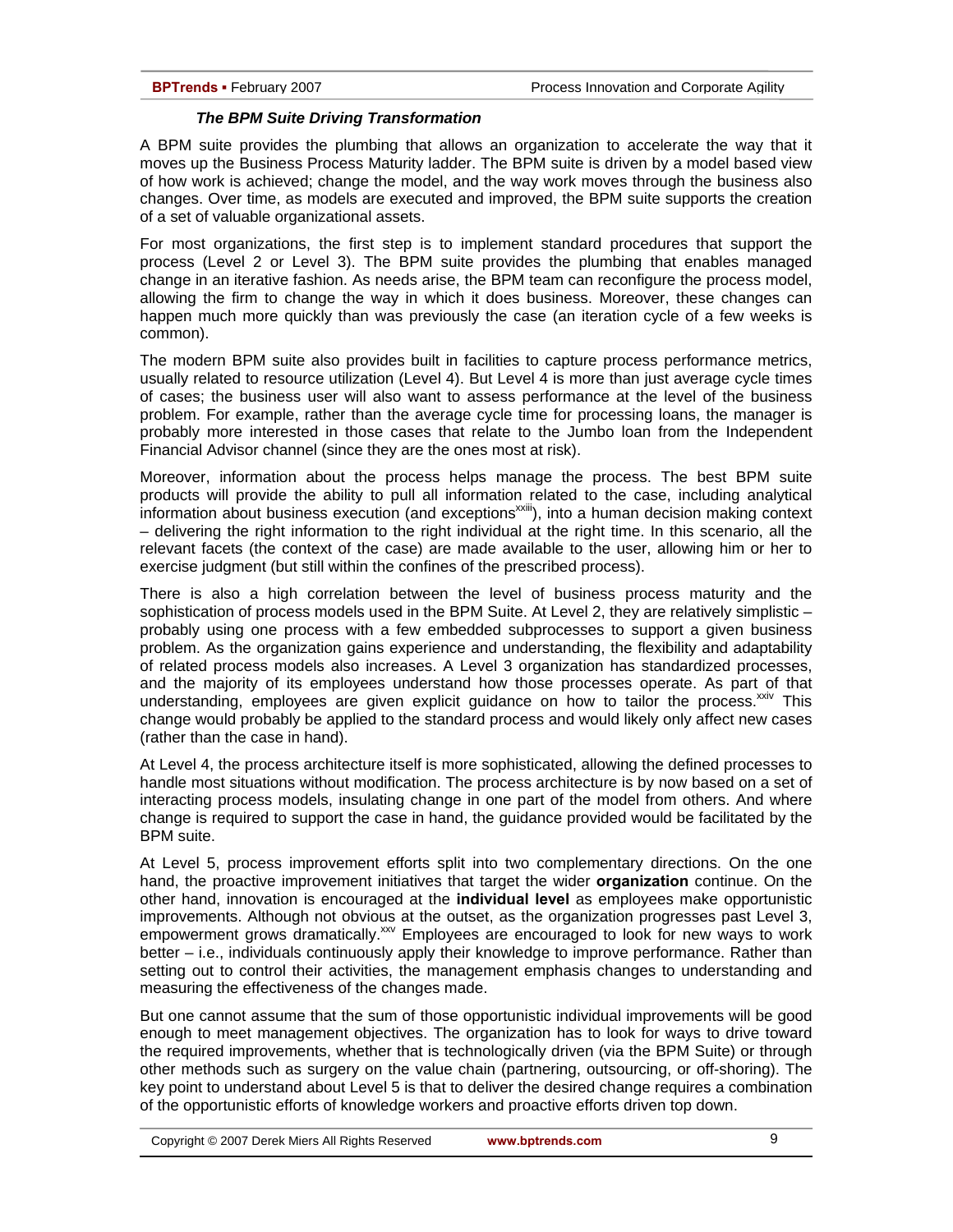It is when the organization is ready to move to Level 5 on the Business Process Maturity ladder that it really needs to start balancing issues of organizational control with individual process adaptability. In order to attain the benefits of Level 5, the management of an organization must be comfortable with the notion of trusting their employees to do the right thing. This allows workers to react more quickly and flexibly. Having empowered individuals to make these sorts of changes, management review practices are required to capture and share new process innovations.

While some organizations are not ready to make the long-term commitment to a transformational approach, such as that implied by the Business Process Maturity Model, implementing a BPM suite will inevitably start them on the journey. Over time, their process models will become more and more sophisticated; the degree of support for empowered users will also increase, and the measurement and analytics capabilities that they seek will evolve.

The point is that, as this sophistication increases, the BPM suite itself needs to start supporting more and more of the Process Spectrum (see Figure 1). Putting it another way, to derive the maximum benefits of a BPM suite requires a certain degree of business process maturity. Without it, the best tools will add little value. Indeed, they may create a bigger mess, faster.

### *Enabling Agility – A Range of Possibilities*

Balancing adaptability with control is not easy – with any technology (although with a good BPM Suite it is possible). When looking at the sort of approaches taken in BPM to support knowledgecentric processes, there is a further level of categorization possible. They generally fall into one of the following groupings (many business scenarios incorporate aspects of each):

- Complex Content Development involves managing the lifecycle of critical documents where the routing, participants, and results are not predictable a priori. The IDA case is an example of such a scenario, where evaluations may go through many different reviews, involving many different experts. On average, the underlying process model of one case or another changes every day, and the template process (used as a reference when new cases are initiated) changes every month. The key point here is that the process description ensures that the right workers have access to the right elements of content, and that robust content versioning manages the documents through their respective lifetime values.
- Ad Hoc Collaboration to support the requirements of these workers, BPM suites need to incorporate threaded discussion groups, shared white boards, content management capabilities, and an independent security model that enables users to browse content independently (of any a priori designed process model). Often it is necessary to support this sort of ad hoc collaboration within the context of a wider, longer running process, where the participants are usually discussing some aspect of the current case. Ad hoc processes involving high degrees of knowledge worker collaboration can benefit greatly from the use of an appropriate BPM suite. Of course, participants need to be empowered to make opportunistic incremental improvements to suit the case in hand. With suitable review policies, it becomes possible to continually improve processes over time.
- Project Collaboration one-off projects are good examples of situations where a group of knowledge workers are working toward a common goal, yet the processes they use are completely ad hoc; they have not been (and could not be) designed in advance. If the style of project becomes repeatable, it makes sense to reuse some of the processes that supported previous projects. However, invariably these processes require subtle adaptation to support the needs of the current project.
- Contact Center when customer interactions drive the process, the opportunities to prescribe work processes are limited. While 80% of calls are WISMO ("What Is The Status of My Order"), the degree of variance is so significant that standardized procedures are just not possible. Indeed, customers are not interested in hearing about standard procedures; they want their problems and issues dealt with as quickly and efficiently as possible. Moreover, it is those situations where the Customer Service Representative goes that extra mile in resolving whatever problem the customer has that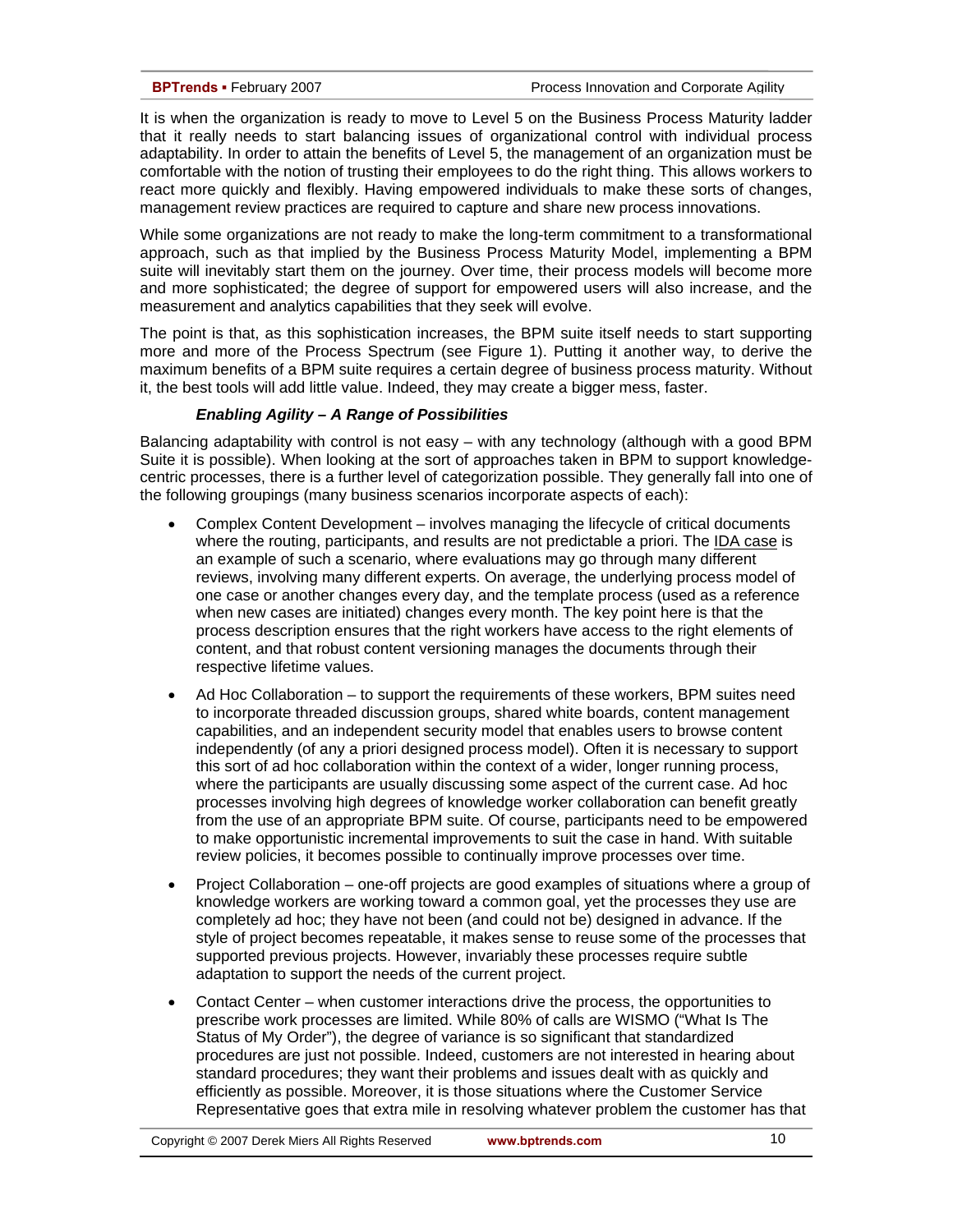satisfaction increases dramatically (leading to longer life-time value).<sup>xxvi</sup> To facilitate the needs of the worker dealing with complex sources of information and long-running customer relationship processes, a mix of both synchronous and asynchronous process models is required.

• Case Handling – effectively, this is a more general blend of the two ends of the process spectrum, and incorporates many aspects of the categories above.<sup>xxvii</sup> Most companies have both procedures and free form practices (their soft techniques and methods of doing things). Firms want to be able to somehow record those practices, build them up in a library, and then reuse them to support work. The key differentiating factor (of the BPM suite environment) is the ability to run multiple procedures against a given case of work – the primacy is with the case, rather than the process that is used to support a work item. On the other hand, each case is usually "managed" by a relatively loose (high-level) parent procedure, but the worker can add new procedural fragments to handle each different requirement of the work in hand. Effectively, the user is binding new procedural fragments to the case at runtime, either by selecting them from a library or by developing new ones. The idea is that empowered knowledge workers can then selectively override the constraints implied in these practices, yet they can rely on the procedural efficiency to drive low-value repetitive tasks. Again, an independent security model is required to facilitate Case Handling.

### **The Implications for Process Architecture**

Organizations engaged in a transformational journey (as outlined in the BPMM model) recognize the importance of learning through iteration and experience, which helps them to develop more sophisticated process designs. Initial attempts at process design tend to deliver end-to-end amorphous process models that are designed to drive efficiency, but at the expense of adaptability. Although this is fine for the 80% of cases that may follow the standard process, it means all potential exceptions require definition a priori.

As process maturity increases, process modelers realize they have to find mechanisms for building in better runtime adaptability. They usually resort to ever more complex decision rules within a process (often separating these out into a separate rules library). But the reality is that rather than increasing the complexity, developers should be concentrating on simplifying their process architectures. They need to split them apart into efficient "service components" (procedural fragments) that carry out discrete tasks in the process, enabling their reuse across a number of different invoking processes.

The BPM suite then provides the needed "loose coupling" by orchestrating and managing the interactions between the parent process and the invoked service. Moreover, the BPM suite enables the publishing and reuse of these components to ensure the services are discoverable. From there, it is not such a big step to realize these services need not always sit inside the corporate boundary. Web Services are facilitating this transition as they work over HTTP, transparently allowing service interactions to pass through an organization's firewalls.

While this will help to drive innovation and long-term organizational agility, this transition to outsourcing and service provision also requires a change in thinking within the business itself. To remain competitive, managers need to recognize the importance of unbundling the organization into its constituent services. Alongside this imperative, it becomes increasingly important to focus on evolving the organization's culture alongside its processes, increasing autonomy for essential knowledge workers, and encouraging a certain degree of diversity.

But as managers move toward enabling this higher degree of freedom, they can become concerned about security. The challenge becomes how to minimize the opportunity for fraud. Again, the BPM suite has the key. It provides a comprehensive audit trail of everything that happens in a case, down to and including who changed what at what time and to what effect. With appropriate sampling mechanisms and review practices in place, potential fraudsters are soon identified. Indeed, the BPM suite acts as deterrent — if you know you will get caught, you don't do it. Moreover, if the BPM suite has an appropriate security infrastructure, it is possible to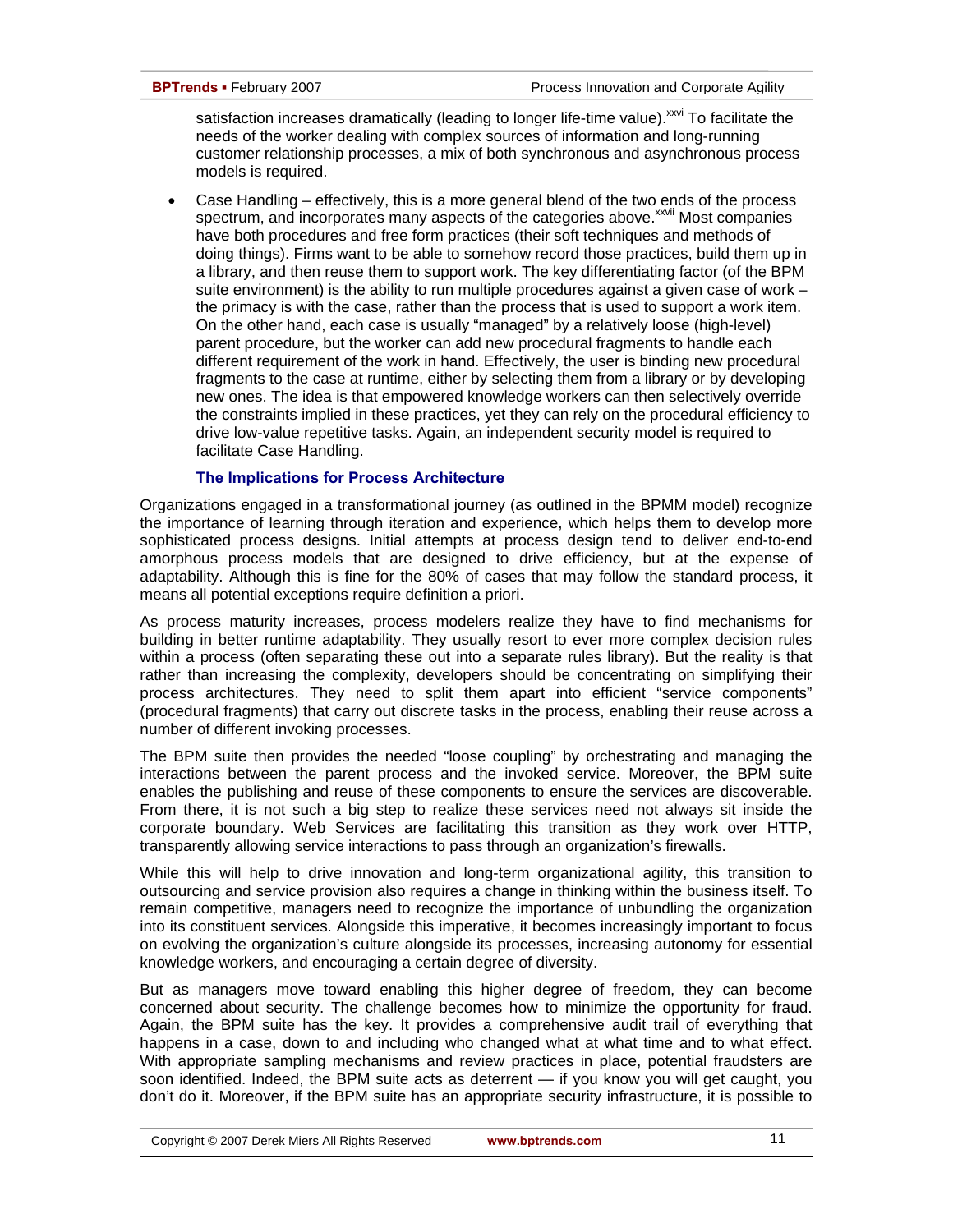lock down certain parts of the process. For example, in designing a claims management system, it is possible to set up the process such that the payment phase requires certain preconditions to be met, yet still allows employees to carry out work in virtually any order.

From an organizational point of view, it becomes necessary to develop and manage a portfolio of improvement initiatives – think of them as organizational experiments. With appropriate monitoring of these experiments (and on the fly changes to existing cases of work), the employees can start to manage the process of making changes themselves! Having identified innovations, the BPM suite provides the capability to exploit them more easily. The new process model can be instantly deployed as the new "standard" approach.

In a sense, what we are arguing for here is a sort of "process wiki." There is a standard way of doing things, but employed knowledge workers have the trust of management to override its controls in certain areas as they respond to the needs of the case in hand. Departmental standards are taken, adapted, and applied to cases. Through review and iteration, the standard processes are continuously improved. Rather than relying on a perfect up-front design, the best process emerges from the many cycles of iteration. Taken to the ultimate degree, individual knowledge professionals could have their own standard ways of carrying out certain tasks, sometimes based on the departmental standard but at other times based on their own inventions. With intelligent design, these personal "macros" could align with the service components of longer running business processes.

But this requires an advanced BPM suite platform that hides the complexity and seamlessly integrates applications and services together as directed by educated knowledge workers (exercising their judgment). It will not be good enough to give all workers in a given role carte blanche over all aspects of the process; a sophisticated security model is needed to ensure that the degree of change an individual can exercise is within a given scope.

# *Best Practice Observations on Developing New Capabilities*

- 9 *Convince senior management that process adaptability and innovation are key organizational goals.*
- 9 *Look for external references (outside your own industry).xxviii*
- 9 *Challenge employees to look beyond the conventional to generate radical or innovative processes.*
- 9 *Regard exceptions as a way of managing the need for process change and handling new ways of doing things (rather than seeing them as problems).*
- 9 *Identify assumptions that constrain how work is carried out:* 
	- o *Make the special case the norm the exception can become part of the new reference process model.*
	- o *Rethink the who, what, where, and when of work.<sup>xxix</sup> Apply different modeling paradigms to help people step outside the box, and see the process from the customer point of view.*
	- o *Regard Data and Documents as implementation details for the process.*<sup>xxx</sup>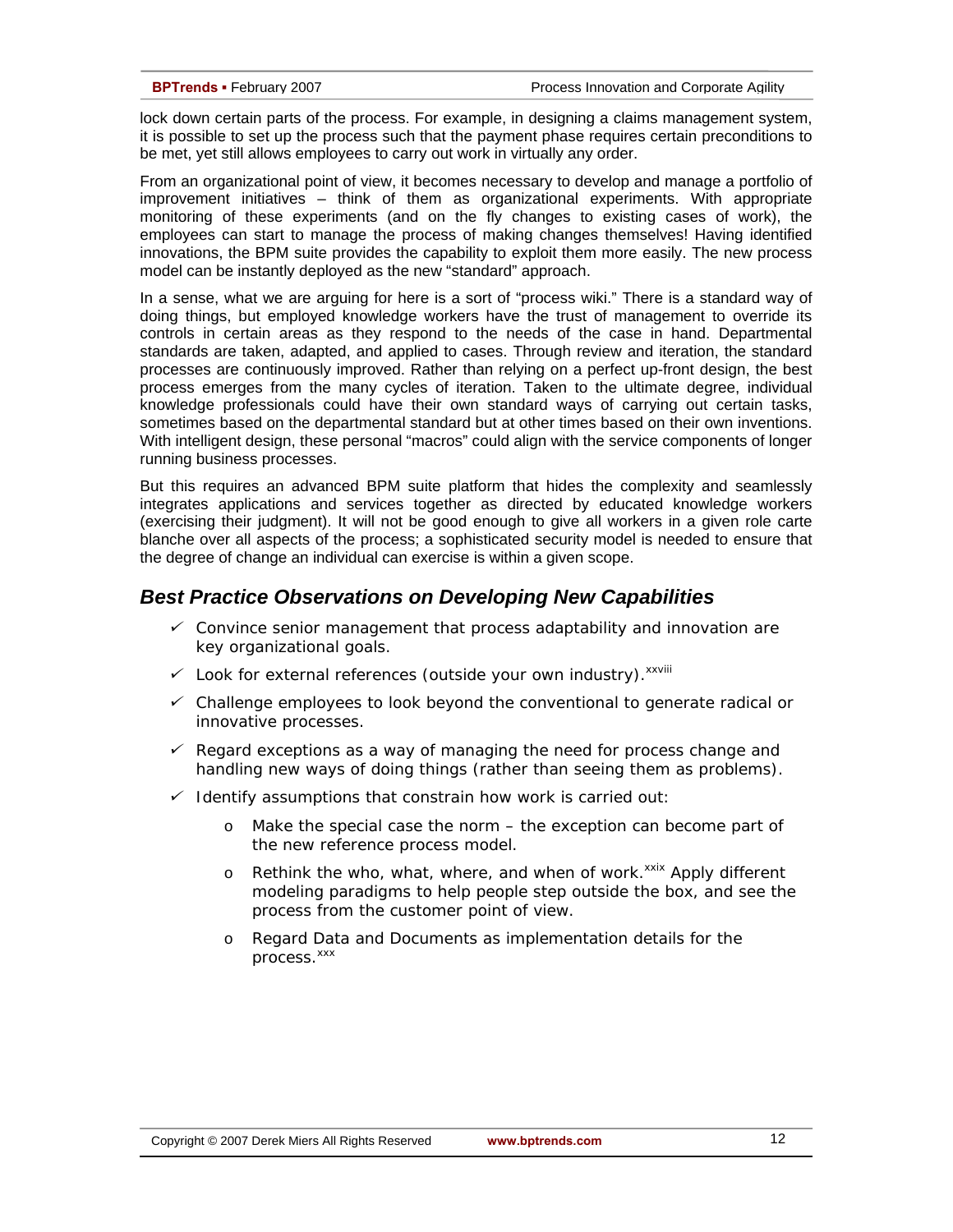- 9 *BPM Suites are making the firm's business processes more modular and configurable:* 
	- o *Avoid hierarchical structures in process models; instead, focus on invoking discrete service-oriented components. Processes should be composed from individual service components, rather than "decomposed" from parent activities.*
	- o *Develop encapsulated, reusable services that relate to a given issue;, publish the interfaces, and empower the workforce to own their own processes. Identify who will manage which processes and rules post implementation and how they will access their subset.*
- 9 *Focusing on the outcomes the customer is trying to achieve may reveal a nested set of "related" problems. Leaving it to the worker to decide on which elements are important to the current case in hand enables a more fluid and dynamic process architecture.*
- 9 *Remember, "mental models become more rigid, more locked in, and more averse to novelty as we gain experience."xxxi Modeling processes as abstract role interactions helps to break the bounds with existing functional processes.*<sup>xxxii</sup>

### **Conclusion**

While Business Process Management and Service Orientated Architectures have been touted as enabling corporate agility, there is a big difference between hype and reality. It is best to think about business processes as a spectrum running from rigidly defined transactions and procedures through more flexible and adaptive business practices. Most BPM- and SOA-based approaches are still stuck at the procedural end.

When defining business processes, organizations need to take into account their cultures and the needs of the business and find a balance between efficiency and control at one end of the spectrum and adaptability and innovation at the other.

Understanding this spectrum is particularly important when using BPM suites to drive process improvement and process change. Initially, organizations will inevitably use BPM suites to implement highly standardized processes. Over time, as the organization's sophistication increases, so do the process models used and the level of adaptability required in the underlying BPM suite. This increasing process maturity is an inevitable result of implementing process support within the organization. The benefits are not just in short-term process performance measures and flexibility, but also in overall corporate agility while enabling the organization to develop new sources of competitive advantage, ensuring its longevity.

He can be reached via email at miers@bpmfocus.org or by phone at +44-20-8742 8500. Other research papers and training course outlines are available on the BPM Focus Web site at www.bpmfocus.org.

### **Notes**

- 1. "The Adaptable Corporation" by Eric D. Beinhocker, McKinsey Quarterly 2006 Number 2. In this insightful article, Beinhocker explores the observation that to survive, organizations must execute in the present and adapt to the future. Few of them manage to do both well.
- 2. Variously attributed to Gerald Nachman, Richard T. Pascale, Kenneth Boudling, but in the end probably all rewriting the words of Alexandre Dumas "nothing succeeds like success."
- 3. Optimizing the long-term performance of an organization necessarily requires work on the culture, which is as much about ongoing education and growing the business acumen of employees and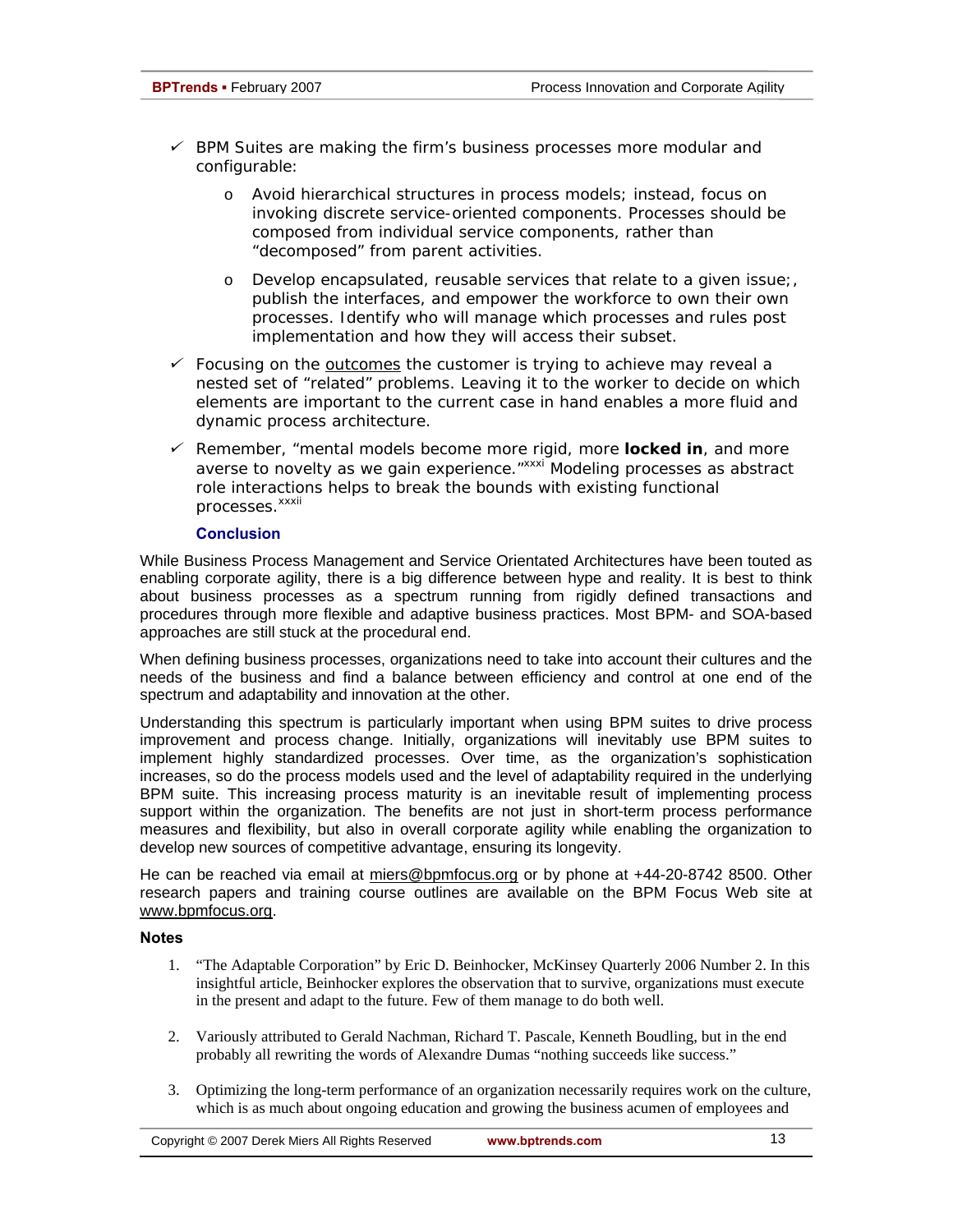management. When productivity is measured as a function of value divided by the resources that were used, it is easy to get project funding when the resources are reduced, much harder when one is looking to increase the value delivered (which is usually intangible).

- 4. Business Process Management (BPM) technology is a relatively new category of software that uses process models to drive work through the organization by routing tasks to the relevant employee (usually by role). A BPM Suite includes a range of software components such as process modeling interface, process engine, business rules engine, activity monitoring, and analytics.
- 5. Lucy Suchman is now Professor of Sociology at Lancaster University. Before moving to Lancaster, she held the positions of Principal Scientist and Manager of Work Practice and Technology at Xerox's PARC where she conducted several seminal studies into the way work is organized. She played a critical role in developing my own thinking in this area while I was working with Xerox's Grenoble research labs in the mid-90s.
- 6. "Funding Growth in an Age of Austerity" Gary Hamel and Gary Getz, HBR July 2004.
- 7. "Deep Change How Operational Innovation Can Transform Your Company," Michael Hammer, HBR – April 2004.
- 8. "An Executive Take On The Top Business Trends: A McKinsey Global Survey." Executives report an accelerating pace of change in an increasingly competitive business environment, driven by knowledge and information trends and the forces of globalization. McKinsey Web exclusive, April 2006. The McKinsey Quarterly conducted the survey in March 2006 and received 3,470 responses from a worldwide representative sample of business executives, 44 percent of whom are CEOs or other C-level executives.
- 9.  $<sup>1</sup>$  "The Innovators Solution," Clayton Christensen and Michael Raynor.</sup>
- 10. See "The Sales Learning Curve" by Mark Leslie and Charles A. Holloway, HBR July-August 2006.
- 11. "Can the Flow of Knowledge Be Captured in a Business-Process Rubric?" Kulkarni and Ipe, May 2006. http://knowledge.wpcarey.asu.edu/index.cfm?fa=viewArticle&id=1252
- 12. Especially when you consider that professionals make up a third of the U.S. workforce (and take home nearly half of all wages and salaries). See "Managing for Creativity" by Richard Florida and Jim Goodnight, HBR July 2005.
- 13. "Fixing Healthcare From the Inside, Today" by Steven J. Spear, HBR Sept 2005.
- 14. French Physiologist, Claude Bernard quoted in "Funding Growth in an Age of Austerity" by Gary Hamel and Gary Getz, HBR July 2004.
- 15. "Surface Expedite Network is a time-definite service utilizing the operational excellence of FedEx Freight and the customer service expertise of FedEx Custom Critical … choose the hour the shipment must deliver by (by 2 p.m., for example) or a one-hour delivery window (i.e., between 2 and 3 p.m.)" www.fedex.com.
- 16. I am indebted to Dr. John Alden and Bill Curtis of Capability Management for helping me to clarify my thinking in this area during a recent BPMI-Steering Committee meeting at the OMG. Bill Curtis was Chief Process Officer at Borland, a former Director of the Software Process Program in the Software Engineering Institute at Carnegie Mellon University, and a co-author of the Capability Maturity Model for Software. Alden and Curtis were founders of TeraQuest and are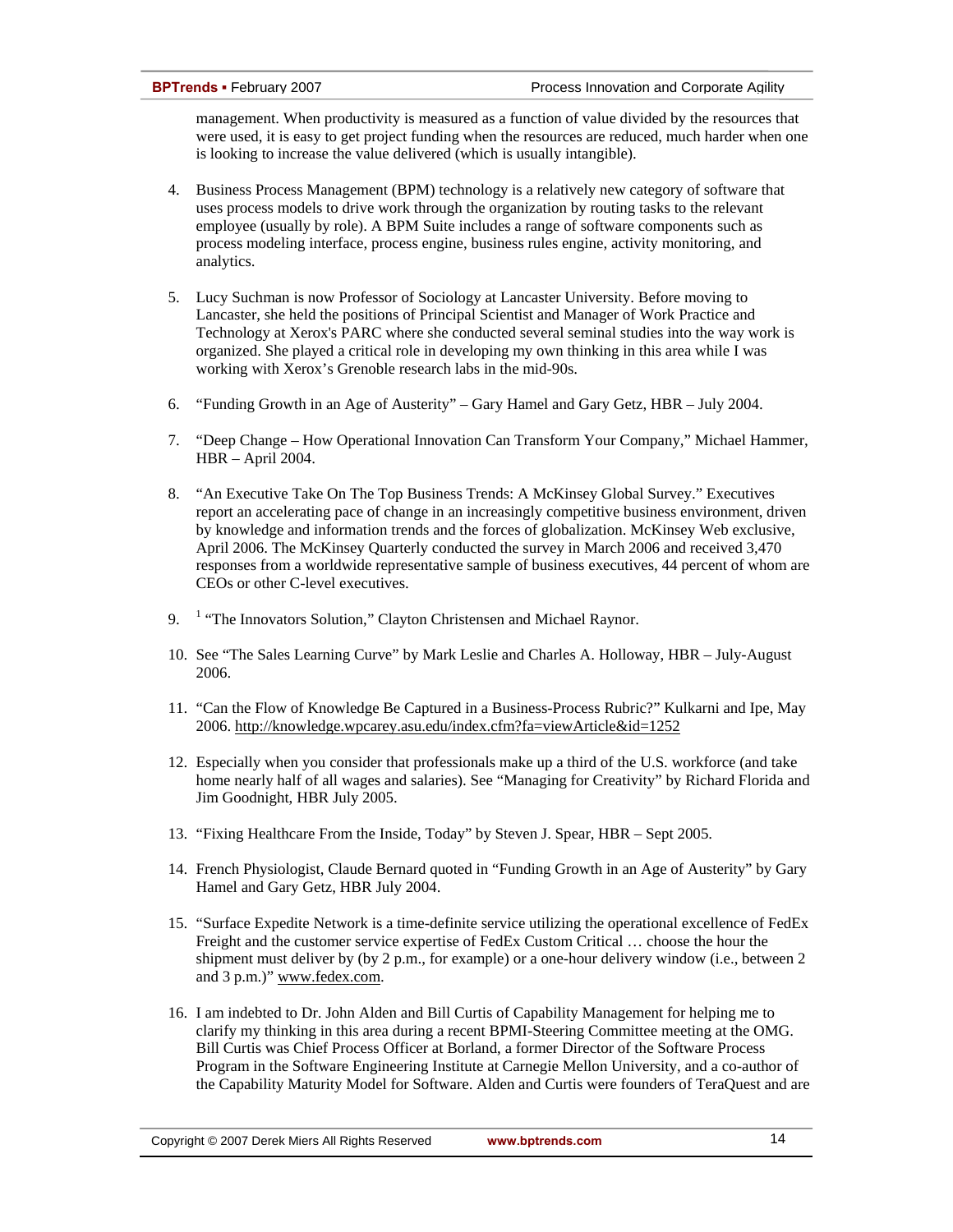co-authors of the BP Maturity Model (currently going through a standardization process at the OMG).

- 17. Tom Debevoise blog http://www.tomdebevoise.com/blog/?p=42
- 18. "Achieving Agility: SOA Will Build Organizational Agility, but Watch the Hype," Gartner Research, by Charles Abrams, Janelle B. Hill - 17 April 2006
- 19. Nicholas Carr (of "IT Doesn't Matter" fame) http://www.roughtype.com/archives/2005/11/process\_matters.php
- 20. "Unbundling the Corporation" by John Hagel III and Marc Singer, HBR March 1999. Hagel was putting his own spin on the an earlier book, "The Discipline of Market Leaders" by Michael Treacy and Fred Wiersema, which also encouraged firms to focus their strategies around either Product Leadership, Operational Excellence or Customer Intimacy.
- 21. To achieve a rich appreciation of the process it is necessary to model the process at a high level, from a number of different, complementary perspectives. Assessing the business situation using a complementary set of modeling techniques allows people to better comprehend the fundamentals of the process. The ideal techniques for this phase are:
	- Flow diagrams to look at the order of activities (BPMN) usually incorporating work assignment.
	- Role Activity Diagrams to focus attention on role interactions and desired behavior of the various actors.
	- Object State Transition Network models to focus on how things moving through the process change state.
	- Capability models to look at the process as sets of reusable business components. (A capability may be composed of other capabilities or implemented by a procedure – BPMN style model).

BPMN does provide a modeling style called a Collaboration Diagram that incorporates "swim lanes" to show how roles can collaborate. Effectively, it is showing how the responsibility for action moves across roles. Indeed, using a flow diagram as the modeling metaphor is never going to provide an abstract representation of such processes –every time an organizational boundary changes (the responsibility for work), so the model would need to be adapted.

On the other hand, Role Activity Diagrams provide a more sophisticated approach for modeling the interactions between abstract roles (whether they are inside the firm or external). Quite apart from being a much more compact notation, they also support multiple threads of interaction within the same model.

- 22. See "Issues and Best Practices for the BPM and SOA Journey" by Derek Miers, available at www.bpmfocus.org.
- 23. John Seely Brown and John Hagel point out that while 95% of IT investment goes to support business process (to drive down costs), most employee time is not spent on process, but exceptions to process. Further, competitive advantage comes from how we innovate in handling exceptions. When something fails, informed and empowered employees turn to their social network.
- 24. Further, there are issues where the "knowledge intensity" of the process is high, it is often impossible to adopt a single "standard" set of procedures to control all work. Employees would now have sophisticated guidance on how and where to exercise their judgment.